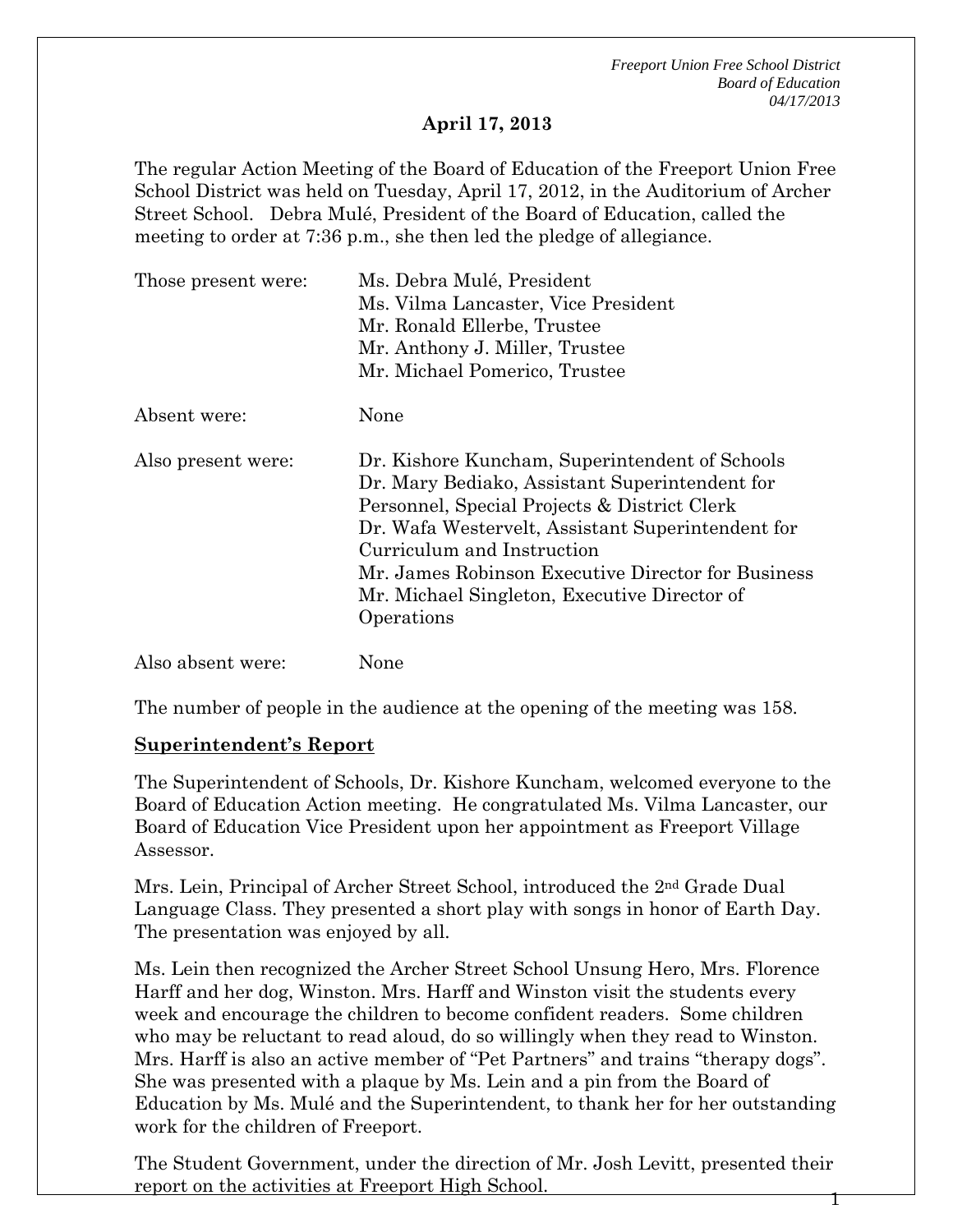Dr. Kuncham informed everyone that April  $14<sup>th</sup>$  through  $20<sup>th</sup>$ ,  $2013$  is National Library Week. He introduced the Coordinator for English Language Arts, Ms. Pamela Maltese. Ms. Maltese introduced several of Freeport School Districts Media Library Specialists. They gave a power point presentation highlighting the services and resources available through the District and their importance in implementing the Common Core Standards.

The Superintendent thanked Ms. Maltese and the Library Specialists for the presentation and for all they do. He pointed out that we value our libraries and that they will remain intact for the 2013-2014 School Year.

The Superintendent also made the following announcements:

- The 2013 Librarian of the year chosen by BOCES is Archer Street Librarian, Deborah Bergen.
- Library Journal's Movers and Shakers for 2013 is Rose Luna, FHS Librarian.

Dr. Kuncham told the community that we are adopting the 2013-2014 proposed budget at tonight's meeting. He stated that while the district was able to stay within the tax cap, it came at a cost of 3.5 million dollars in cuts, however the proposed budget keeps the core educational programs intact and maintains fullday Kindergarten.

Mr. James Robinson, Executive Director for Business, gave a power point presentation of the budget.

# **Questions from the Public**

The public was given the opportunity to address the Board of Education. Each speaker was allowed to address the Board for four minutes on the Agenda only. The Board and administration addressed the comments from the public.

### **Items for Action**

On a motion by Mr. Pomerico and a second by Mr. Ellerbe the following items were approved on a Consent Agenda. The vote was unanimous, Ellerbe, Lancaster, Miller, Mulé and Pomerico.

### **Acceptance of the Minutes**

**BE IT RESOLVED** that the Board of Education of the Freeport Union Free School District hereby accepts the minutes of the following meetings as written: March 20, 2013; April 3, 2013 Special; April 3, 2013.

### **Leave of Absence**

**BE IT RESOLVED**, that the Board of Education of the Freeport Union Free School District hereby grants a request for leave of absence as listed below:

**Tiffany Leotaud-Shinkonde**, full-time Teaching Assistant, an extension effective April 7, 2013 through June 30, 2013, for child care.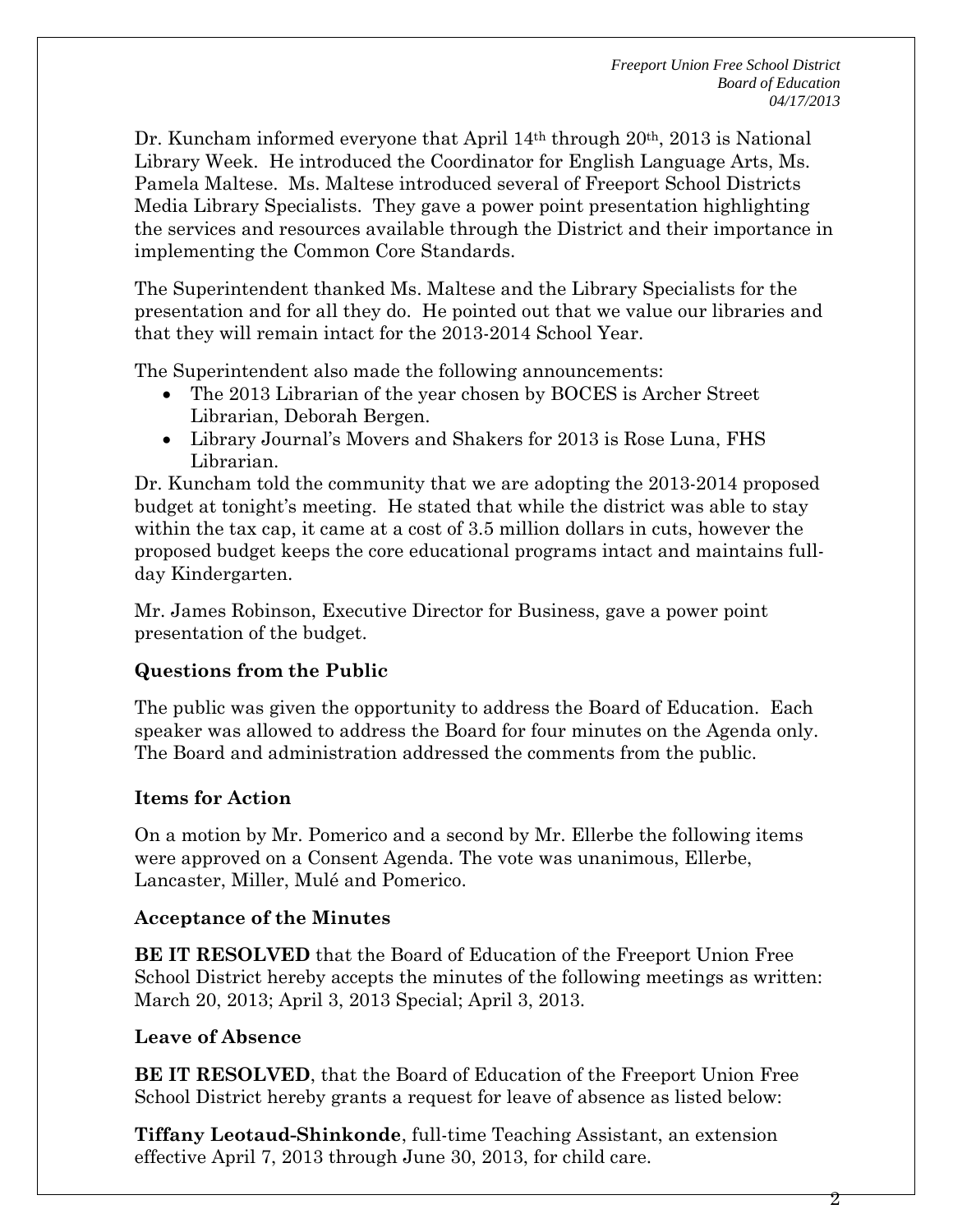**Margarite Izquierdo**, full-time Teaching Assistant, effective March 12, 2013 through June 30, 2013, for health reasons.

**Celenia. Torres,** Food Service Worker, effective April 4, 2013 through June 30, 2013, for health reasons.

**Kristen Fagan,** Guidance Counselor, effective March 4, 2013 through June 30, 2013, for health reasons.

**Gina Rocker,** Special Education Teacher, an extension effective March 27, 2013 through June 30, 2013, for health reasons.

## **Resignation of Staff**

**BE IT RESOLVED**, that the Board of Education of the Freeport Union Free School District hereby accepts the letter(s) of resignation from the following staff member(s) as listed below:

**Danielle Barry**, part-time Teaching Assistant, effective April 5, 2013, to accept another position in the District.

**Jeanine Morsch,** full-time Teaching Assistant, effective April 12, 2013, for personal reasons.

### **CSE/CPSE Minutes**

**BE IT RESOLVED,** that the Board of Education of the Freeport Union Free School District hereby accepts the minutes of the meetings of the Committees on Special Education and Preschool Special Education for the following dates:

January 29, 2013; February 1, 4, 6, 8, 11, 15, 22, 27, 28, 2013; March 1, 4, 5, 6, 7, 11, 12, 13, 2013; April 3, 4, 5, 2013.

# **Other Items for Action**

On a motion by Mr. Ellerbe and a second by Ms. Lancaster the following item was approved:

# **Retirement of Staff**

**BE IT RESOLVED,** that the Board of Education of the Freeport Union Free School District hereby accepts the letter of resignation for the purpose of retirement from the following staff member as listed:

**Wendy Cave**, Elementary Teacher, effective June 30, 2013, after serving the children of Freeport for more than 25 years.

The vote was unanimous, Ellerbe, Lancaster, Miller, Mulé and Pomerico.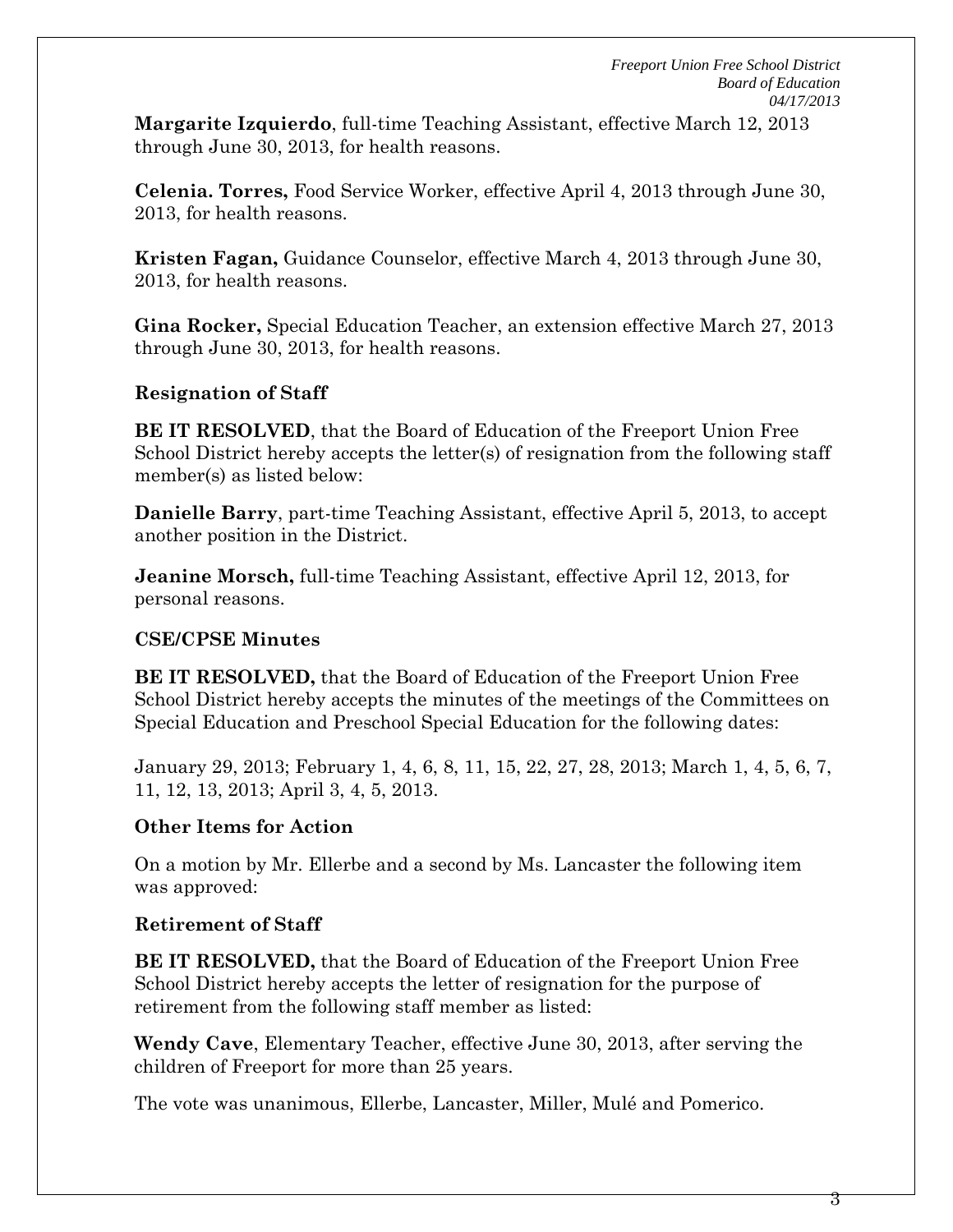On a motion by Ms. Lancaster and a second by Mr. Miller the following item was approved:

### **Finance**

## **Resolution to Adopt the 2013-2014 Proposed Expenditure Budget**

**BE IT RESOLVED,** by the Board of Education of the Freeport Union Free School District, that the proposed Expenditure Budget for the 2013-2014 School Year in the amount of **\$156,362,834** is hereby adopted.

The motion carried unanimously**.** The vote was; Ellerbe, Lancaster, Miller, Mulé and Pomerico.

On a motion by Mr. Miller and a second by Mr. Ellerbe, the following item was approved:

## **Resolution–Budget Transfer-General Fund**

**BE IT RESOLVED**, that the Board of Education of the Freeport Union Free School District here by approves a Budget Transfer within the General Fund for April 2013.

The motion carried unanimously**.** The vote was; Ellerbe, Lancaster, Miller, Mulé and Pomerico.

On a motion by Mr. Ellerbe and a second by Mr. Pomerico the following item was approved:

### **BOCES Administrative Operations Budget Vote**

**WHEREAS**, the Board of Cooperative Education Services of Nassau County (hereinafter "BOCES") has proposed and presented its tentative Administrative Operations Budget for the 2013/2014 school year (July 1, 2013 through June 30, 2014), now therefore be it

**RESOLVED**, that the BOCES tentative administrative budget for the 2013/2014 school year in the amount of nineteen million, six hundred eighty-six thousand, one hundred fifteen dollars (**\$19,686,115)** be, and hereby is **APPROVED** by Board of Education of the Freeport Union Free School District.

The motion carried unanimously**.** The vote was; Ellerbe, Lancaster, Miller, Mulé and Pomerico.

On a motion by Mr. Pomerico and a second by Ms. Lancaster the following item was approved:

# **BOCES Trustee Election**

**BE IT RESOLVED**, that the Board of Education of the Freeport Union Free School District hereby casts one vote each for **three vacant seats** on the Nassau BOCES Board:

4